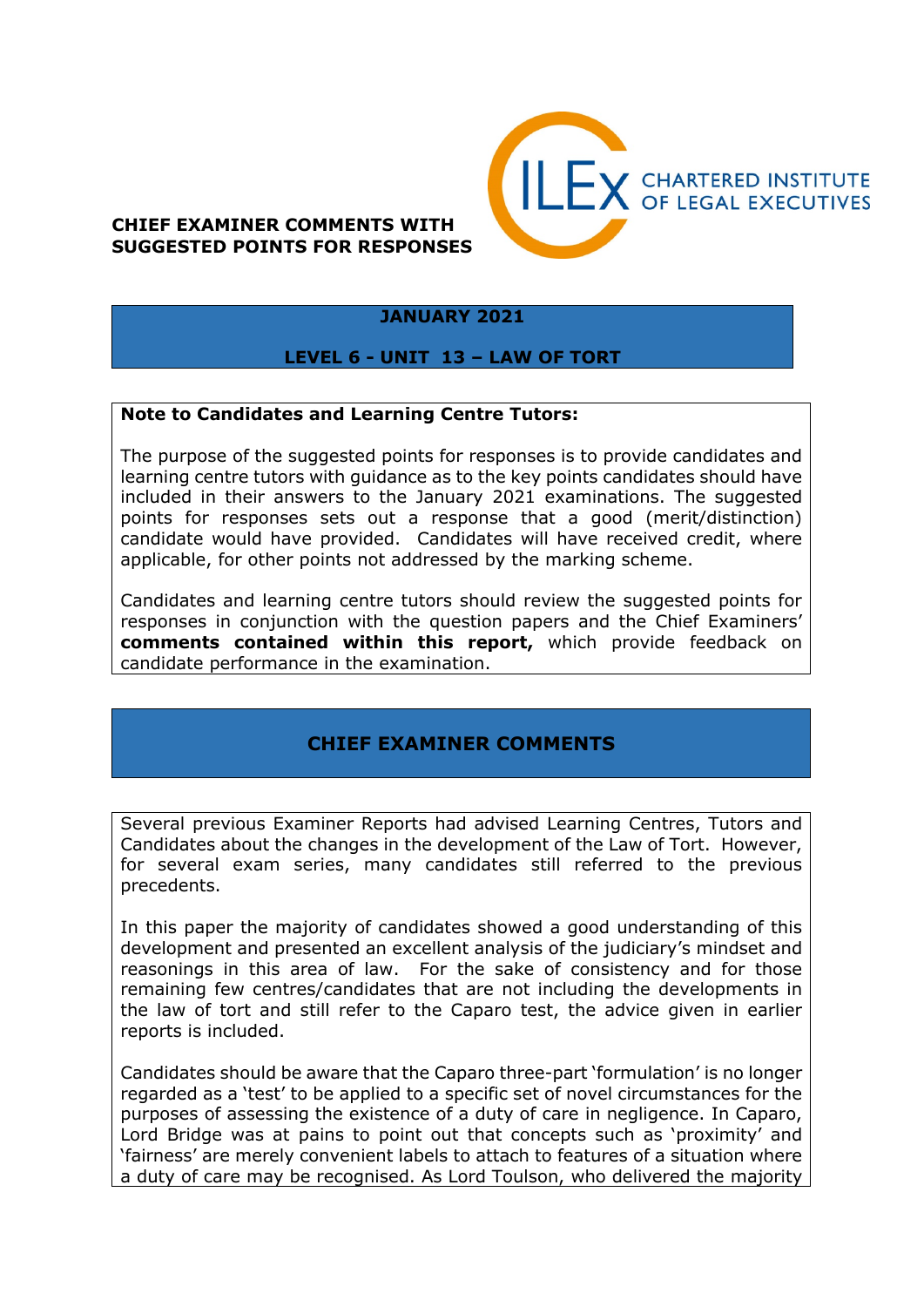judgment in Michael v Chief Constable South Wales Police (2015) pointed out (at para 106), the 3-part formulation should not be taken as a blueprint for deciding cases involving novel facts. In February 2018 the Supreme Court handed down judgment in the case of Robinson v Chief Constable West Yorkshire Police (2018). The majority dismissed the idea that there is a Caparo 'test'. Lord Reed re-asserted (at para 29) that the starting point is to consider whether each factual situation gives rise to a duty of care according to existing precedents. If the claim is genuinely novel:

"The courts will consider the closest analogies in the existing law, with a view to maintaining the coherence of the law and the avoidance of inappropriate distinctions. They will also weigh up the reasons for and against imposing liability, in order to decide whether the existence of a duty of care would be just and reasonable." In other words, it is the 'incremental approach' that should be followed in novel circumstances. Therefore, candidates who persist in analysing the existence of a duty of care by reference to foreseeability, proximity and fairness/justice/reasonableness are no longer discussing good law.

Candidates should be advised that only information that can gain marks for legal knowledge, analysis or application should be provided in order to save the candidate time and effort in the exam. Many answers contained unnecessary introductions containing nothing worthy of credit in terms of answering the question and were, in fact, the candidate merely reciting text from the question or scenario or stating the purpose of their answer. The same applies for conclusions that merely repeat information that has already been credited earlier in the answer.

Essay questions, particularly at Level 6, will ask for candidates to focus on a particular issue within an area of law, however, many candidates spent sometimes as much as the first half of their answer laying out information about a duty of care in general. Candidates should be advised to make any such explanation, of the topic at hand, brief and focus should be concentrated on answering the specific focus of the question. In particular, at Level 6, examiners are not looking for a candidates' knowledge of basic rules of the duty of care but their increased ability to engage in debates surrounding these rules and laws.

In many answers, there was information provided, particularly in problem questions that could not be credited. For example, information relating to Law Commission reforms that have been recommended within the answer to a scenario. Here candidates must only provide the relevant law on the topic at hand and focus on analysing the facts.

For example, in the essay based on the development of the duty of care, many candidates wrote lengthy explanations as to the policy issues involved in imposing liability onto the police. Whilst the judicial mindset on this matter is an important part of that development, the question was much wider than that one particular issue. Candidates were expected to discuss the progression of the elements required to establish a duty of care and recent developments due to the Michael and Robinson cases. There was an element in many of the entries of a pre-revised template. This is not advised due to candidates finding it difficult to then adapt their 'scripted essay' to the particular focus of the question in the exam. Candidates are advised to understand the general elements, be able to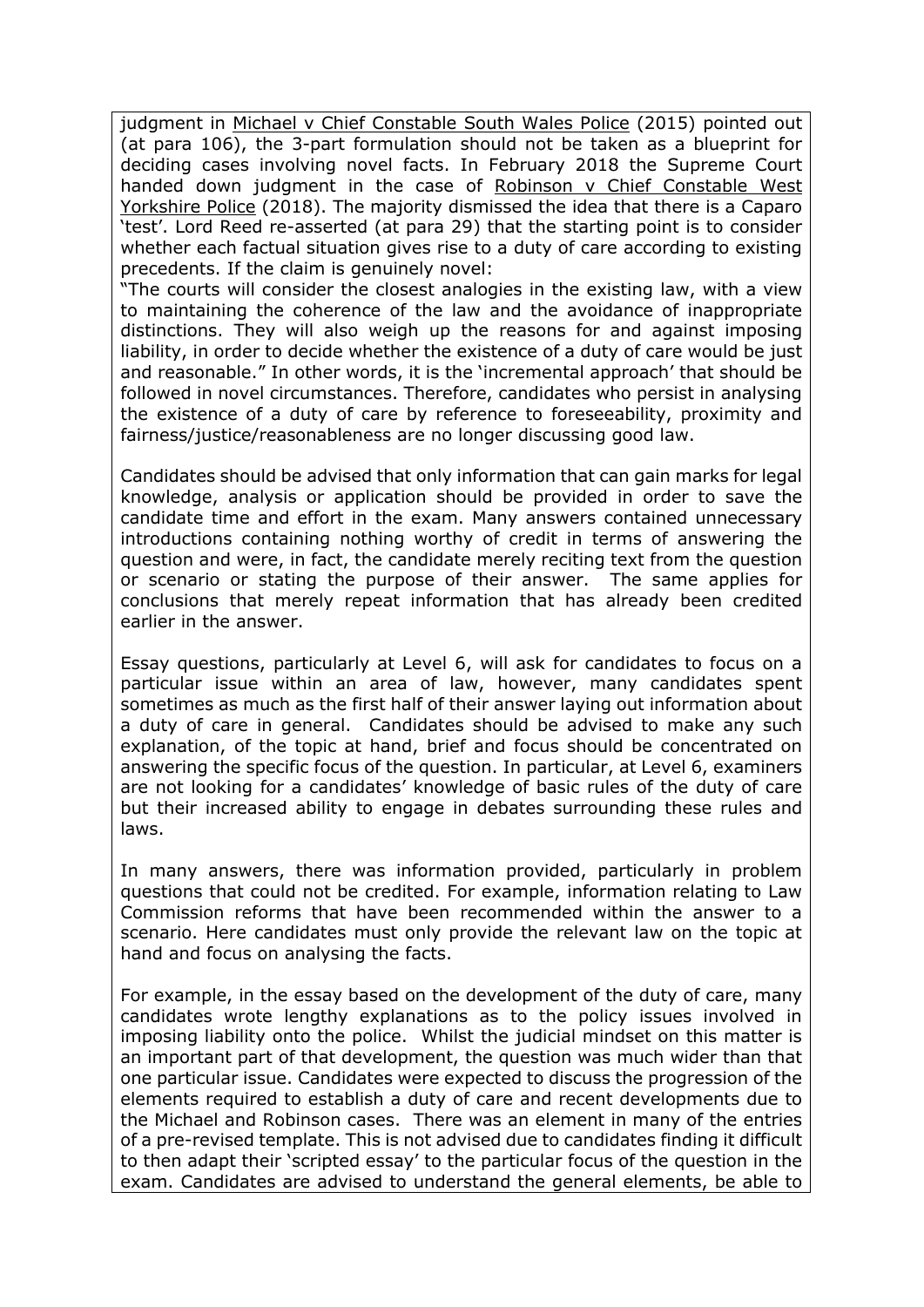discuss a minimum of 3-4 issues relating to an area of law and be ready to discuss those concerns, criticisms, reforms etc, whilst directly addressing the wording of the specific question posed on the day of the examination.

Candidates should be prepared for varying topics from the specification to be combined, such as the duty/immunity enjoyed by Barristers and its subsequent removal in the negligence problem scenario. Very few candidates included the policy issue relating to the removal of the immunity for Barristers in this question, with many candidates falsely claiming that the victim would be unable to bring a claim for negligence for the advice given.

When candidates use case law, in essays, it is important that the reasoning for the inclusion of the case is included, for example, how does the case support, address or illustrate a question/point? Many candidates simply inserted case names. Whilst this shows knowledge it does nothing to indicate understanding of the role of the case in meeting the requirements of the specific question that has been asked. Developing an answer to show why a particular case has been used is a vital way to gain full marks.

In addition, many simply provided general information about, for example, the duty owed by the police or described a defence but provided no analysis. For these answers, only a minimal number of marks can be awarded for legal knowledge as the majority of marks are going to be awarded for discussions that focus on analysis.

Candidates should be advised to read very carefully what is required of them whether in an essay or problem question. Issues arose relating to what information should be included in essay questions that were separated into (a) rules and (b) focused analysis. Candidates should be advised to be clear on what is required from each question and to allocate their time and knowledge accordingly.

Quite a few candidates clearly run out of time and were either unable to submit a sufficient number of answers or were unable to complete an answer in a developed way. Candidates must be more aware of timing and allocate their time more evenly. An alternative to not attempting a question due to time restraints, is to outline or bullet-point the information as, this way, there is the opportunity to gain some credit for basic knowledge rather than missing out altogether.

On a positive note, there appeared to be much more well-structured answers this year with many candidates using IRAC or similar methods in which to structure their advice to claimants in problem questions. This approach to problem questions is a hugely important part of a candidate being able to achieve the maximum number of marks available.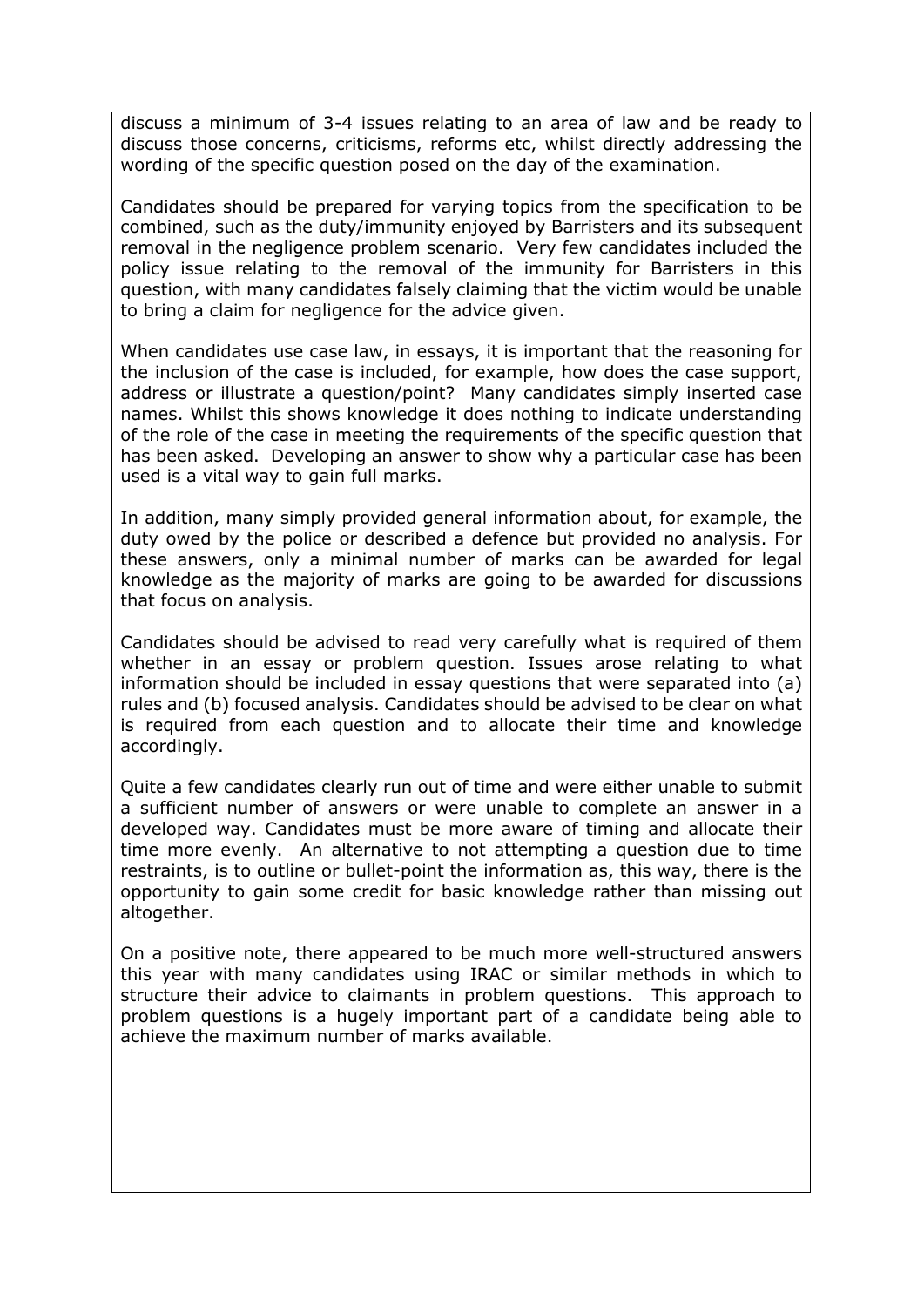# **CANDIDATE PERFORMANCE FOR EACH QUESTION**

## **Section A**

**Question 1** (Defences)

This was one of the most popular essay questions and was, for the most part, answered quite well. For those candidates that received poor grades for this question, this was due to them only discussing the defences in general and provided little in the way of focus and analysis on the requirements of the question.

Candidates were asked to discuss the ability of each defence to provide a balance between claimants and defendants. However, many candidates either did not do this at all, or merely referred to this focus in a sentence or two or attempted to summarise the ability of any defences to do this in a conclusion.

When studying these topics, candidates are advised to, alongside the rules and requirements for these areas of law, also investigate issues that arise within tort law and ensure they are able to analyse, for example, criticisms or case law developments.

**Question 2** (Psychiatric Harm)

This was one of the most popular questions and many candidates showed a great understanding of the law relating to these torts.

Many answers contained much of the case law involved and the distinctions created by these. However, only around half of the candidates were able to discuss the issues/concerns relating to these restrictions, nor the reforms that had been suggested in order to alleviate these criticisms.

As mentioned, candidates must be aware, and prepared to discuss, issues relating to each area of law within the specification. By only providing general information relating to restrictions and/or case examples, candidates cannot gain full marks. Analysis of the question is required which focuses on the particular content of the question rather than an overview of an area of law.

**Question 3** (Trespass to the Person)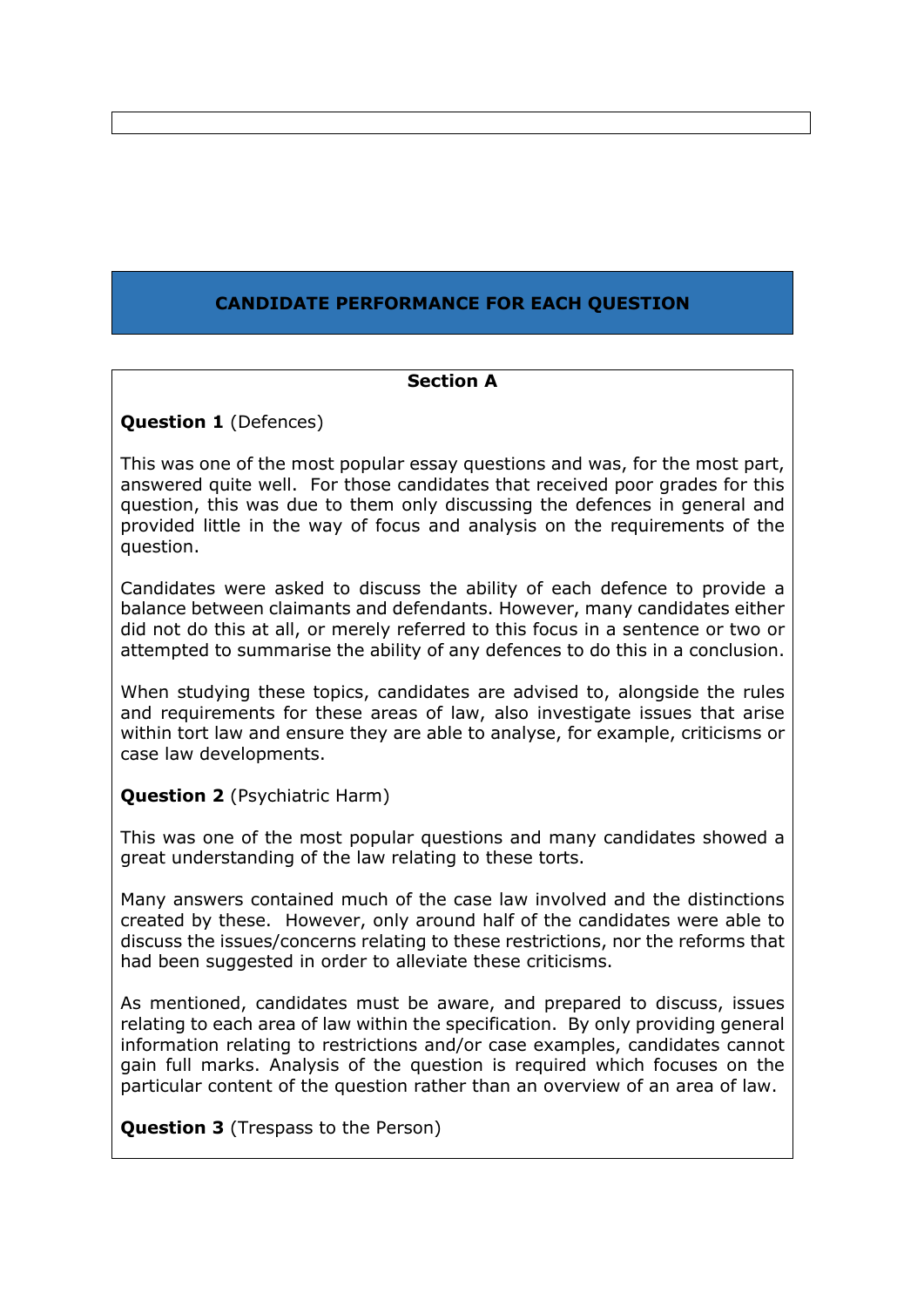Many of the answers to this essay question showed a general understanding of the torts that are involved but hardly any provided information or analysis in relation to the interests these torts protect and the common law framework that provides that protection.

For example, the fact that a tort is actionable per se enables a claimant to avoid the burden of proving harm – this is due to the importance of the interests at stake.

The separation of points into two parts gave rise to a common problem – candidates including information in the incorrect section, or repeating information they entered for (a) again in (b). These types of questions will ask for specific information in one part and, then, request a focus on a particular issue or part of an area of law in the next part. As previously mentioned, candidates must take time to ensure they plan the information they include into questions that are split in this way.

# **Question 4** (Development of the Duty of Care)

This was the most commonly answered essay question by far. Many candidates showed a good understanding of the requirements essential to establishing the existence of a duty of care.

Again, as with earlier essays, many candidates simply provided information and cases that outlined the law in a very generalised way rather than engaging in a discussion relating to the recent developments.

Many of the answers were heavily focused on the policy issues in relation to a duty of care being imposed in relation to claims against the police. Whilst the judicial mindset on this matter forms a part of the development, this question actually required the candidates to focus on developments based on the cases of Michael in 2015 and Robinson in 2018.

Candidates must take the time to break down an essay question in order to make sure they know exactly what is being asked of them. Only a small portion of the marks for these types of questions can be allocated for general information. The point of these questions at Level 6 is to determine if candidates can discuss these areas of law beyond legislative provisions and common law principles.

#### **Section B**

## **Question 1** (Negligence)

This question was a popular choice with candidates, and many did well on the first part of this question in relating to the accident.

Many candidates showed a good understanding of the principles involved in establishing the claimant's chance of a successful claim and their answers were concise and comprehensive.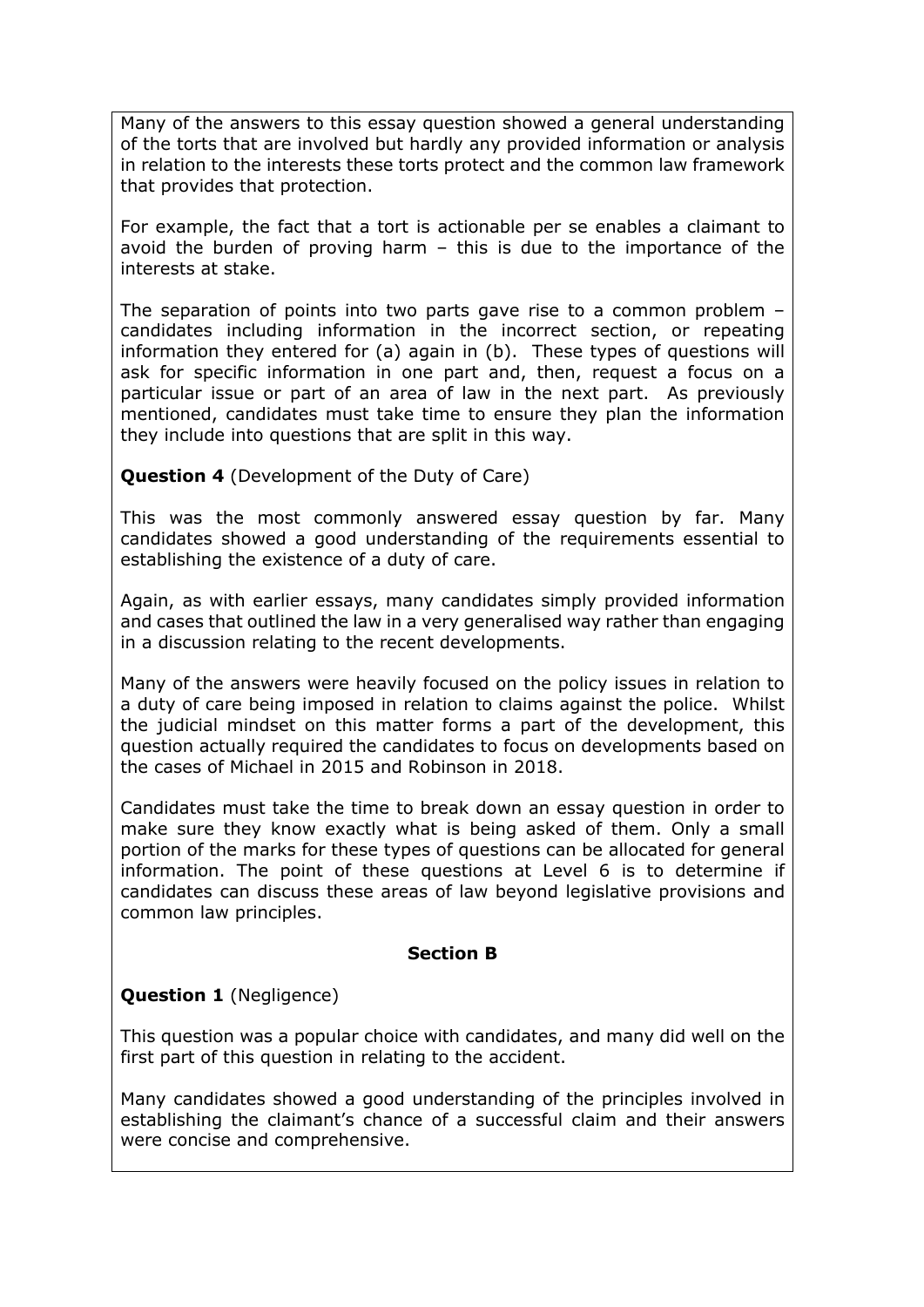Answers, in relation to the damages the claimant would potentially be able to claim, were not so well set out with many answers lacking detail to the specific facts of problem question.

## **Question 2** (Vicarious Liability)

This was an extremely popular choice and most candidates were easily able to discuss the law in relation to what a claimant would need to establish to bring a successful claim against an employer for a tort committed by an employee.

Most candidates were able to distinguish whether a claimant was an employee and many showed a good understanding of the circumstances surrounding whether an employee had been in the course of employment.

There were some minor issues in relation to the tort involving an employee attacking a third party and whether this would constitute a close connection in terms of being to the advantage of the employer, therefore, considered in the course of employment.

Many candidates showed a good awareness of relevant case law that could be used as citation for their analysis and application of the common law to the facts.

## **Question 3** (Defamation)

This was the least popular problem question, but was, nevertheless, answered quite well.

The most common issue identified with this problem question was the comprehensive coverage of answers, for example, many candidates did not cover all potential claims available to the 'victim'.

Many candidates showed a good understanding of the requirements and the legislation involved, such as sections and definitions.

More could have been done in relation to defences available to potential defendants in order to gain full marks. Around a third of candidates mistakenly stated the MP, Rosie, could be sued for defamation and did not address the issue of privilege.

## **Question 4** (Occupiers' Liability)

This was the most popular problem question and was answered very well by most candidates.

Answers contained a wealth of legal knowledge from both of the Occupiers' Liability Acts and relevant case law. Most candidates correctly answered in relation to the child visitor whilst she was both a lawful visitor and a trespasser. The majority of answers addressed the fact that the courts would consider the question of parental responsibility and the age of the claimant being compared against that of a reasonable child of the same age.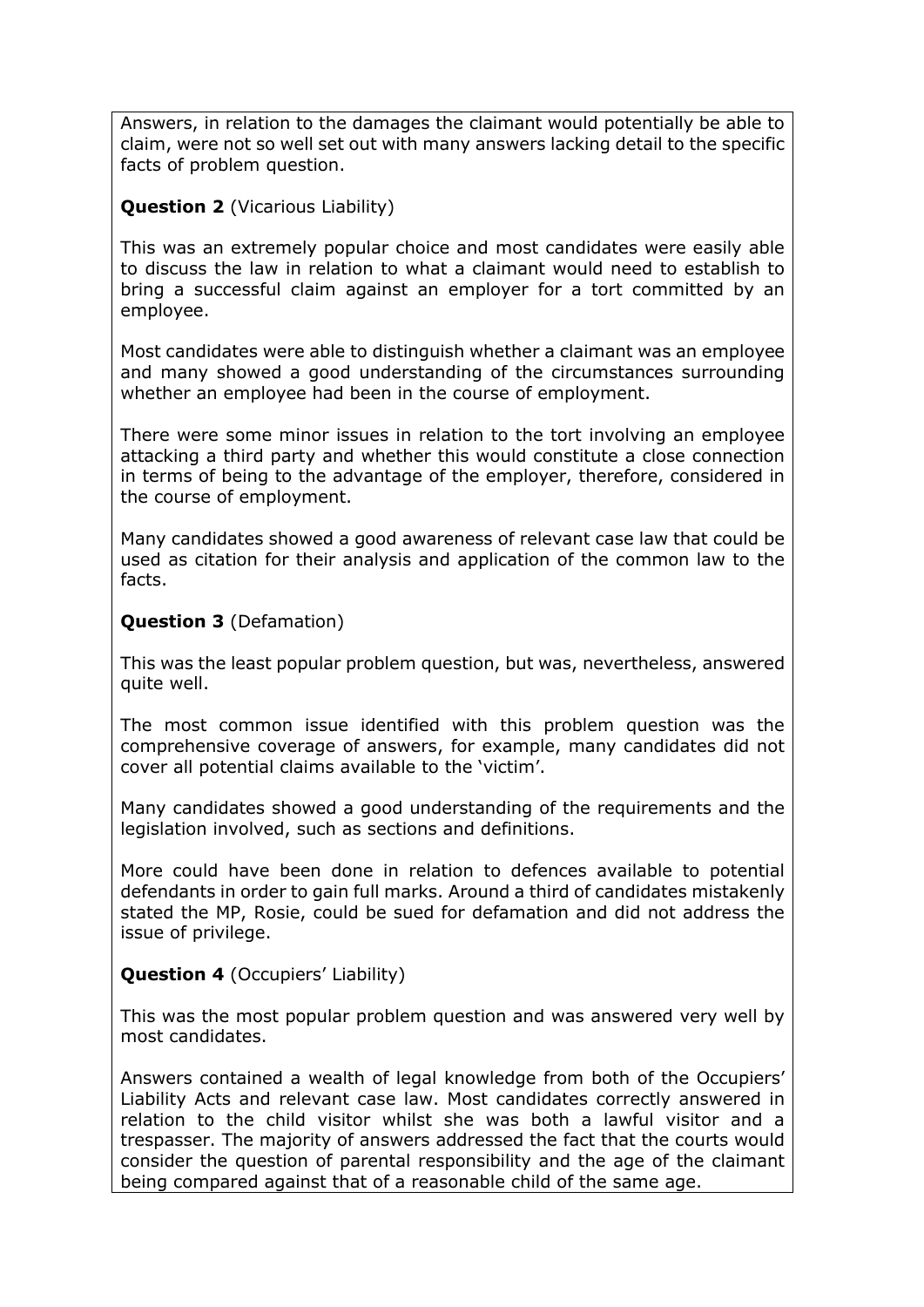There were some issues in relation to the last part of this question regarding whether the claimant, Wesley, had in fact been a lawful visitor or not before the incident during which he fell. The best solution for this, during an exam, is to cover both possible answers – if there is doubt as to him being one type of visitor, address the elements that can be addressed, state the facts that cannot be confirmed and then provide an alternative potential outcome dependent on what those facts may be once they had been confirmed.

# **SUGGESTED POINTS FOR RESPONSES**

# **LEVEL 6 - UNIT 13 – LAW OF TORT**

The purpose of this document is to provide candidates and learning centre tutors with guidance as to the key points candidates should have included in their answers to the January 2021 examinations. The Suggested Points for Responses do not for all questions set out all the points which candidates may have included in their responses to the questions. Candidates will have received credit, where applicable, for other points not addressed.

Candidates and learning centre tutors should review this document in conjunction with the question papers and the Chief Examiners' reports which provide feedback on candidate's performance in the examination.

| <b>Section A</b> |  |
|------------------|--|
|------------------|--|

| Question<br>Number | Suggested Points for Responses                                                                                                                                                                                                                                                                        | <b>Marks</b><br>(Max) |
|--------------------|-------------------------------------------------------------------------------------------------------------------------------------------------------------------------------------------------------------------------------------------------------------------------------------------------------|-----------------------|
| QA1                | Define the elements and explain any or all of the factors below<br>for each defence<br>Contributory negligence:<br>• Partial defence<br>• S1(1) Law Reform (Contributory Negligence) Act 1945 -<br>reduce damages to deliver just and equitable outcome<br>• Claimant partly at fault for harm caused | 25                    |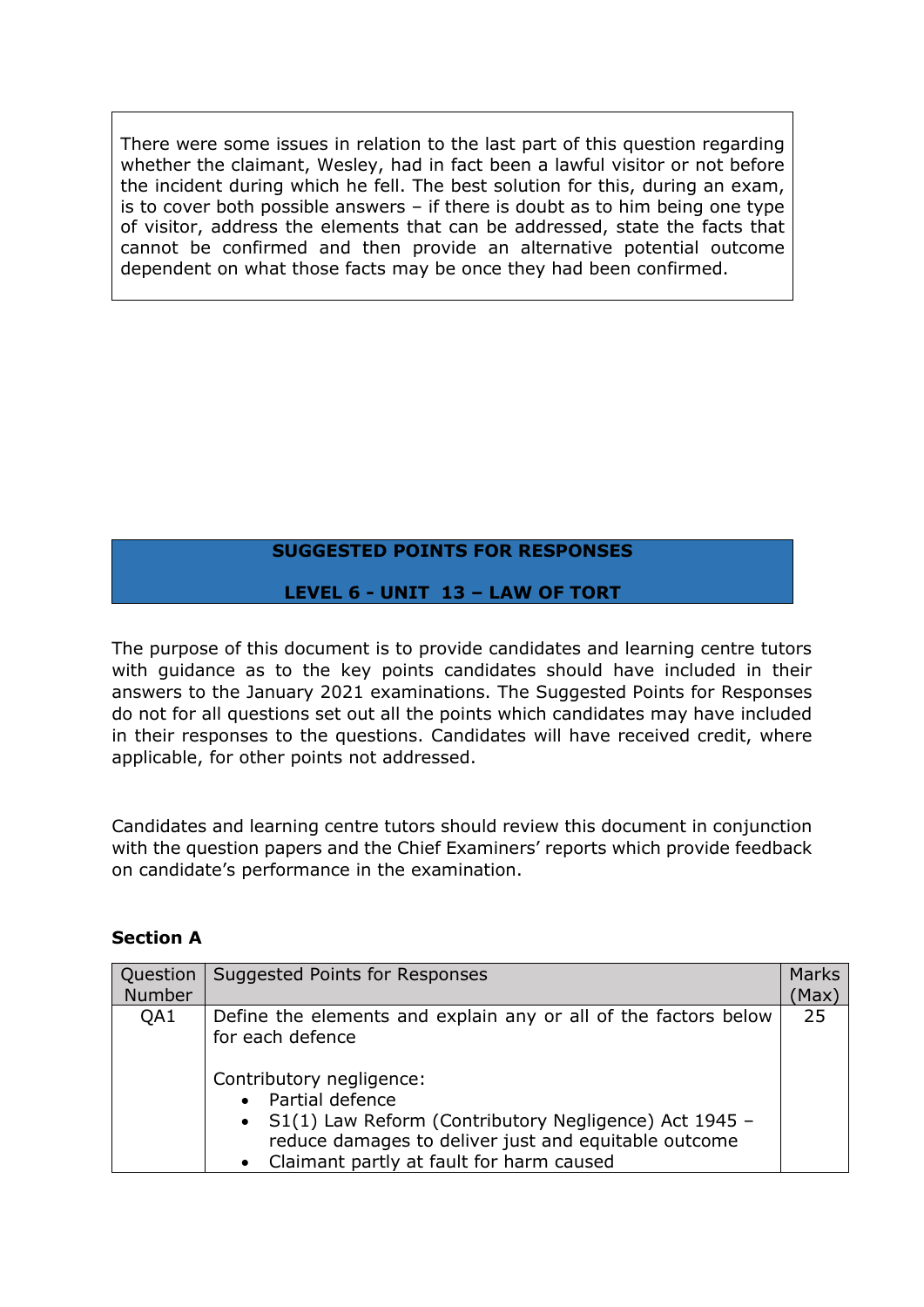| Not usually applicable re: rescuers unless they are<br>$\bullet$<br>foolhardy and have unreasonable disregard for their own<br>safety<br>Child claimants should be held against standard of<br>$\bullet$<br>reasonable child of the same age (Gough v Thorne)<br>• Court can make allowance for workers sense of danger if<br>it is impaired by noisy or repetitive tasks, fatigue or<br>confusion (Caswell v Powell Duffryn Associated Collieries)<br>Can apportion liability between parties on a percentage<br>$\bullet$<br>basis - share responsibility and damages are reduced<br>accordingly<br>Percentage reduction depends on causative potency of<br>$\bullet$<br>each party's conduct (e.g., vehicle operator and<br>pedestrian)<br>• Common example is claimant not wearing seatbelt<br>(Froom v Butcher) |  |
|----------------------------------------------------------------------------------------------------------------------------------------------------------------------------------------------------------------------------------------------------------------------------------------------------------------------------------------------------------------------------------------------------------------------------------------------------------------------------------------------------------------------------------------------------------------------------------------------------------------------------------------------------------------------------------------------------------------------------------------------------------------------------------------------------------------------|--|
| Consent:<br>• Complete defence<br>Must prove claimant had full knowledge of the nature and<br>$\bullet$<br>extent of the risk and that consent was freely given<br>• Can be express or implied<br>Exceptions relating to sporting events and medical<br>$\bullet$<br>procedures<br>Issues relating to workers who are forced to accept the<br>$\bullet$<br>risks due to financial pressures (e.g., Smith v Baker)                                                                                                                                                                                                                                                                                                                                                                                                    |  |
| Illegality:<br>Claimant is the victim of a tort whilst involved in serious<br>wrongdoing<br>There must be a close connection between the tort and<br>$\bullet$<br>the wrongdoing, e.g., Delany v Pickett; Joyce v O'Brien<br>Defence based on public policy<br>$\bullet$                                                                                                                                                                                                                                                                                                                                                                                                                                                                                                                                             |  |
| <b>Additional Points:</b><br>Contributory negligence achieves balance as results in<br>relative culpability<br>Contributory negligence most frequently invoked as best<br>$\bullet$<br>promotes fairness as takes account of mutual culpability<br>Courts reluctant to allow defence of consent, especially in<br>$\bullet$<br>light of the possibility of alternative remedies via<br>contributory negligence<br>Consent difficult to establish and rarely successful<br>$\bullet$<br>• Consent only likely in cases where claimant willingly<br>accepts risks without any inducement or pressure (e.g.,<br>ICI v Shatwell)<br>Illegality highly circumscribed and rarely successful                                                                                                                                |  |
| <b>Total: 25 marks</b>                                                                                                                                                                                                                                                                                                                                                                                                                                                                                                                                                                                                                                                                                                                                                                                               |  |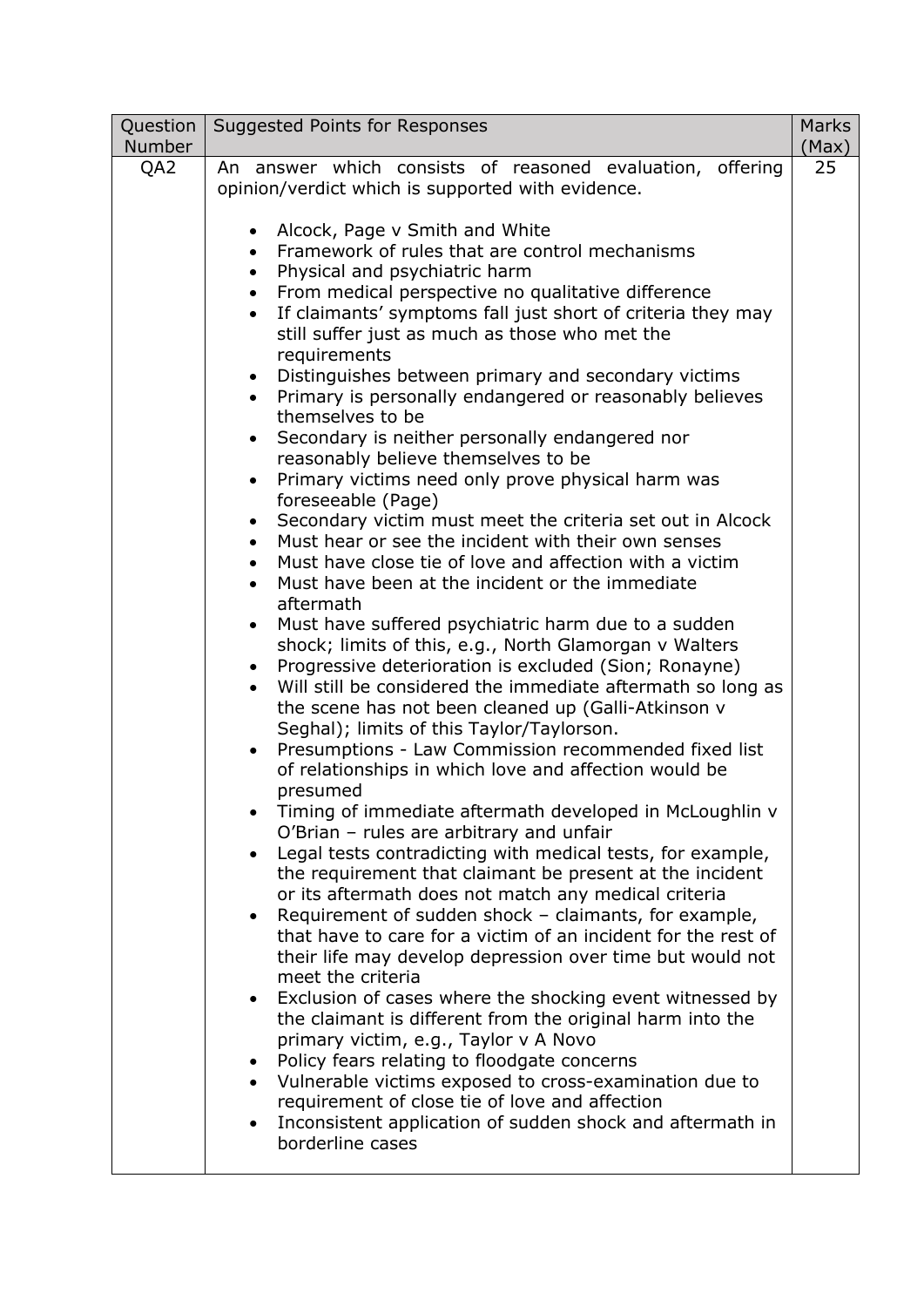| Reforms suggested by the Law Commission:<br>• Recommended removing unnecessary constraints on claims<br>• Recommended removal of sudden shock requirement<br>• Recommended removal of close tie of love and affection<br>requirement<br>• Reforms were not adopted |  |
|--------------------------------------------------------------------------------------------------------------------------------------------------------------------------------------------------------------------------------------------------------------------|--|
| Total: 25 marks                                                                                                                                                                                                                                                    |  |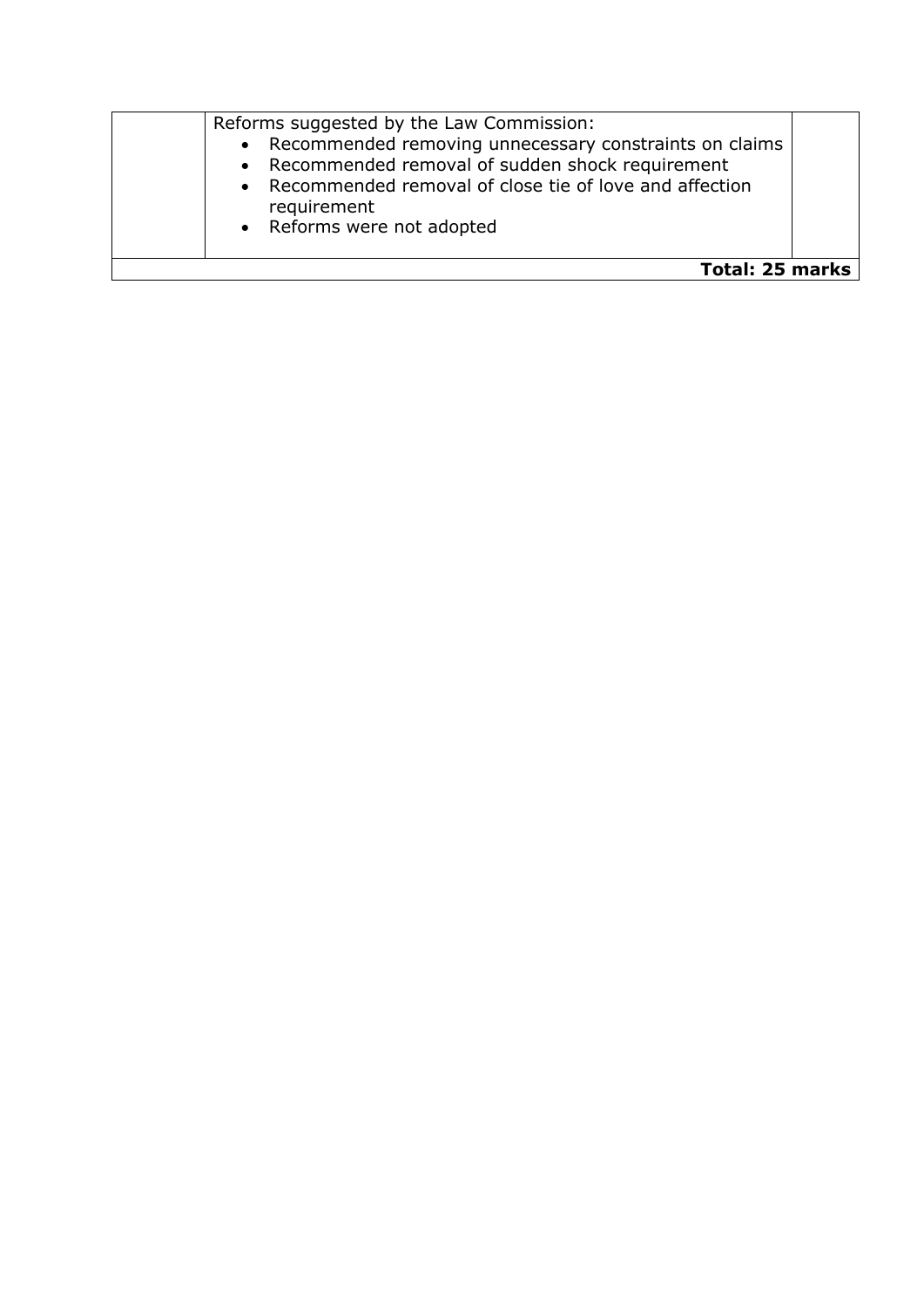| Question<br>Number | Suggested Points for Responses                                                                                                                                                                                                                                                                                                                                                                                                                                                                                                                                                                                                                                                                                                                                                                                                                                                                                                                                                                                                                                                                                                                                                         | <b>Marks</b><br>(Max) |
|--------------------|----------------------------------------------------------------------------------------------------------------------------------------------------------------------------------------------------------------------------------------------------------------------------------------------------------------------------------------------------------------------------------------------------------------------------------------------------------------------------------------------------------------------------------------------------------------------------------------------------------------------------------------------------------------------------------------------------------------------------------------------------------------------------------------------------------------------------------------------------------------------------------------------------------------------------------------------------------------------------------------------------------------------------------------------------------------------------------------------------------------------------------------------------------------------------------------|-----------------------|
| QA3a               | An explanation which clarifies the situation with a detailed account<br>of how and why it has occurred. It should make complex<br>procedures or sequences of events easy to understand and define<br>key terms where appropriate.<br>Definition and explanation of the elements of each tort, including<br>defences available:<br>• Assault is the deliberate act of the defendant which causes<br>the claimant to reasonably apprehend the infliction of<br>battery on them<br>Battery is the unlawful/unjustified intentional and direct<br>$\bullet$<br>application of force to an individual<br>False imprisonment is the infliction of bodily restraint<br>which is not expressly or impliedly authorised by law<br>All three are actionable per se i.e., without need to prove<br>$\bullet$<br>the claimant suffered any harm<br>Identification and outline only of the interests protected:<br>Aim is to protect against threatened or actual<br>deliberate/direct physical interference<br>Preserves individual rights of autonomy and self-<br>determination<br>False imprisonment protects the same rights as assault<br>and battery and also the rights of liberty and free | 10                    |
| QA3b               | movement (e.g., Murray v MoD)<br>An answer which consists of reasoned analysis, breaking down the<br>issue into sections and using supporting evidence for and against.<br>Discussion of debates relating to the extent to which torts protect<br>the relevant interests:<br>Awareness of false imprisonment and its impact on<br>amount of damages<br>Vindication of civil liberties/human rights against state<br>agents<br>Availability of aggravated and/or exemplary damages in<br>$\bullet$<br>cases involving abuse of state power<br>Clarification regarding the requirement of hostility not<br>$\bullet$<br>being necessary for the tort of battery (e.g., Faulkner)<br>Establishing the boundaries of justification in cases of<br>$\bullet$<br>incidental contact in public places<br>Implication in medical situations e.g., defence of necessity<br>Being actionable per se reflects overriding importance of<br>the interests they protect<br>Broadly protects interests whilst allowing for justified<br>$\bullet$<br>infringements<br><b>Total: 25 marks</b>                                                                                                          | 15                    |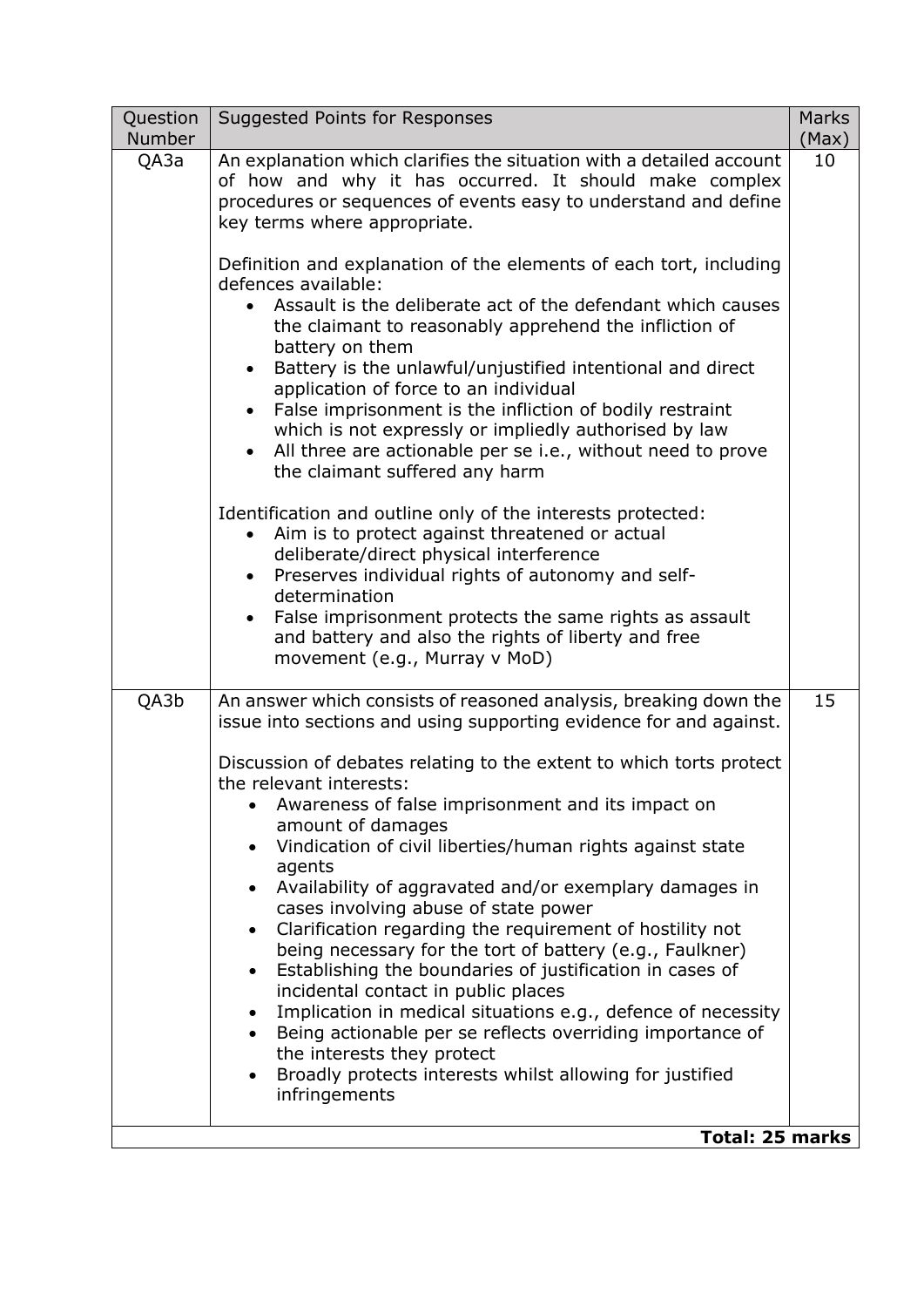| 25<br>QA4<br>An explanation which clarifies the situation with a detailed account<br>of how and why it has occurred. It should make complex<br>procedures or sequences of events easy to understand and define<br>key terms where appropriate.<br>Recent clarification provided in Robinson regarding modern test<br>for duty of care                                                                                                                                                                                                                                                                                                                                                                                                                                                                                                             | Question<br><b>Number</b> | Suggested Points for Responses | <b>Marks</b><br>(Max) |
|---------------------------------------------------------------------------------------------------------------------------------------------------------------------------------------------------------------------------------------------------------------------------------------------------------------------------------------------------------------------------------------------------------------------------------------------------------------------------------------------------------------------------------------------------------------------------------------------------------------------------------------------------------------------------------------------------------------------------------------------------------------------------------------------------------------------------------------------------|---------------------------|--------------------------------|-----------------------|
| General identification and explanation of the development of duty<br>of care:<br>Case law framework including, for example, Donoghue,<br>Anns, Junior Books, Murphy, Caparo, Barclays Bank v<br>Customs & Excise, Michael, Robinson, Steel v NRAM,<br>Darnley v Croydon, James-Bowen v MPC<br>Discussion of changes to burden of proof and scope of<br>$\bullet$<br>liability<br>Discussion of courts wishes to develop duty of care in<br>incremental manner<br>Developed discussion of debates, for example:<br>Involvement of policy i.e., fair and just requirement<br>$\bullet$<br>Acknowledgment that novel cases have precedental value<br>Recognition that novel cases result in a retrospective<br>approach<br>Liability for omissions<br>Issues relating to the nature of duty in pure economic loss<br>cases<br><b>Total: 25 marks</b> |                           |                                |                       |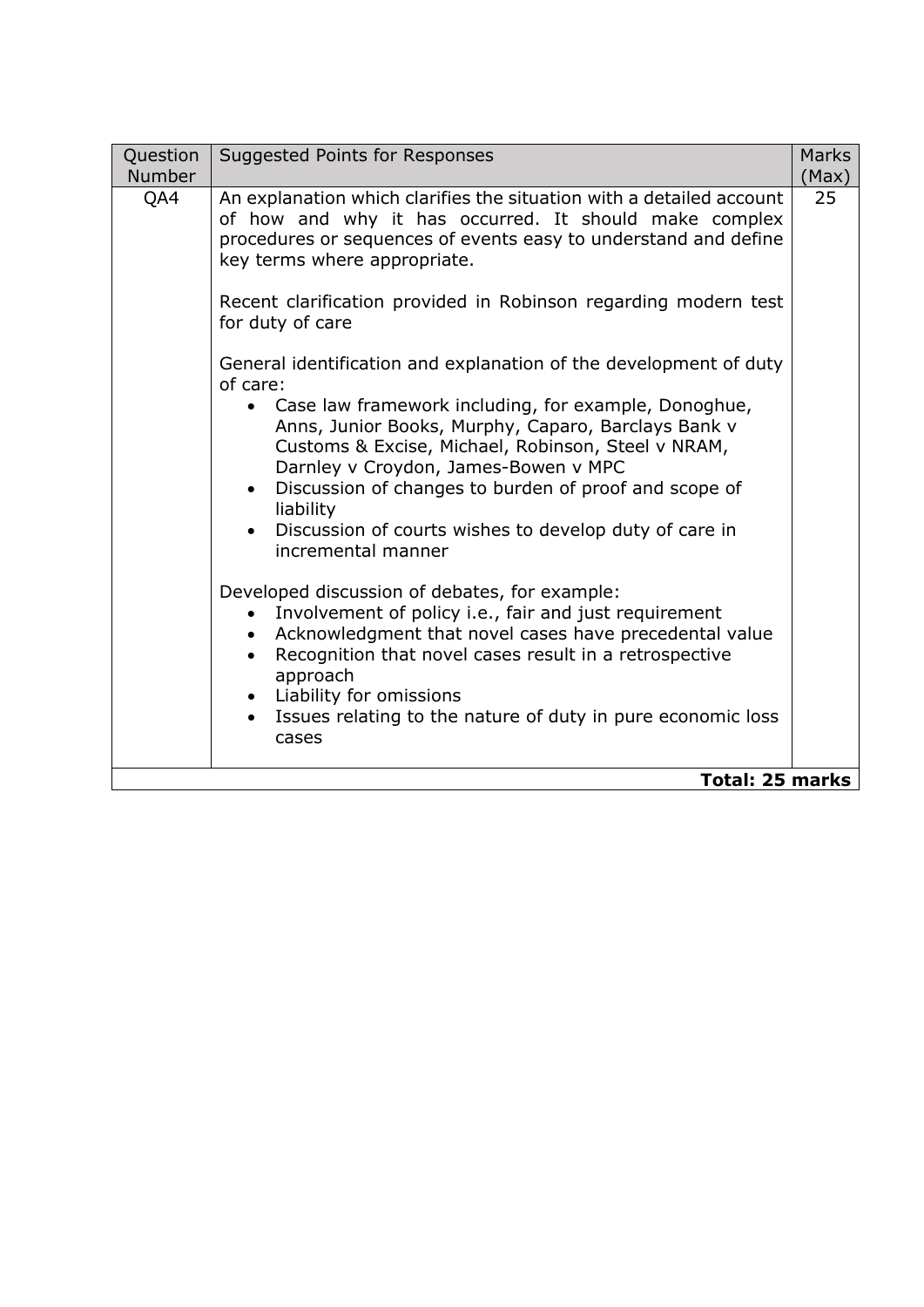# **Section B**

| Question<br><b>Number</b> | Suggested Points for Responses                                                                                                                                                                                                                                                                                                                                                                                                                                                                                                                                                                                                                                                                                                                                                                                                                                                                                                 | <b>Marks</b><br>(Max) |
|---------------------------|--------------------------------------------------------------------------------------------------------------------------------------------------------------------------------------------------------------------------------------------------------------------------------------------------------------------------------------------------------------------------------------------------------------------------------------------------------------------------------------------------------------------------------------------------------------------------------------------------------------------------------------------------------------------------------------------------------------------------------------------------------------------------------------------------------------------------------------------------------------------------------------------------------------------------------|-----------------------|
| QB1a (i)                  | An answer which offers advice based on evidence. It should supply<br>possible alternatives and pro's and con's but highlight the best<br>option with sound justifications.<br>Apply the rules of negligence to the facts of the scenario<br>Loss - Cody sustains personal injury, property damage<br>and consequential economic loss, which are all recognised<br>forms of loss in a negligence action<br>Duty owed - well established category of a duty owed by<br>$\bullet$<br>road users<br>Standard to be expected - qualified and competent driver<br>$\bullet$<br>- Nettleship<br>Breach objectively assessed and here clearly breached -<br>$\bullet$<br>loose animal in the car<br>Causation - but for defendants breach the claimant would<br>$\bullet$<br>not have suffered harm (Barnett) and breach is the only<br>cause of the harm caused (Bonnington)<br>Use of new clarification of test laid out in Robinson | 6                     |
| QB1a (ii)                 | An answer which offers advice based on evidence. It should supply<br>possible alternatives and pro's and con's but highlight the best<br>option with sound justifications.<br>Apply the rules of negligence to the facts relating to damages<br>Damages relating to car damage<br>$\bullet$<br>Damages relating to time not able to work; basis of<br>$\bullet$<br>calculation of net loss of earnings<br>• Treatment of state benefits<br>Damages relating to medical and travel expenses<br>$\bullet$<br>Damages relating to pain and suffering due to diagnosis<br>$\bullet$<br>of intermittent pain for the rest of the claimant's life<br>Lump sum based on assessment of likely impact. Possible<br>Smith v Manchester award<br>Recognition of aim of damages and effect of speculative claims                                                                                                                           | 12                    |
| QB1b                      | An answer which offers advice based on evidence. It should supply<br>possible alternatives and pro's and con's but highlight the best<br>option with sound justifications.<br>Identify elements and explain factors relating to a duty of care<br>Liability for professional negligence based on assumption<br>of responsibility/Caparo criteria: Barclays Bank v Customs<br>and Excise<br>The former immunity of barristers removed in relation to<br>advice (as opposed to advocacy): Hall v Simon                                                                                                                                                                                                                                                                                                                                                                                                                           | 7                     |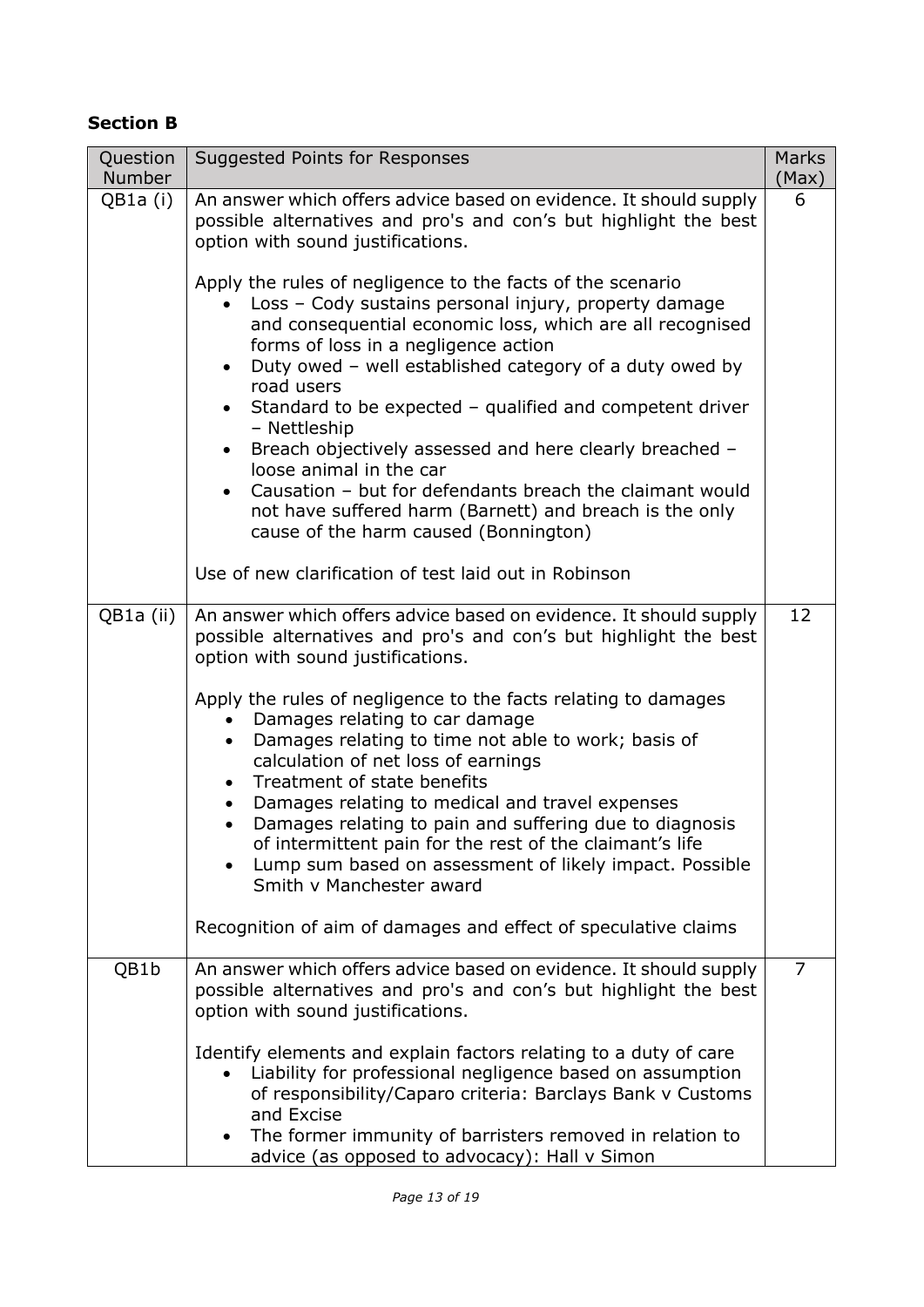|                        | • The court must assess the likely outcome if competent<br>advice had been given<br>• Discussion of issues relating to policy and the removal of<br>immunity for barristers:<br>• For example, removal of immunity from Rondel v Worsley<br>in Hall v Simon |  |
|------------------------|-------------------------------------------------------------------------------------------------------------------------------------------------------------------------------------------------------------------------------------------------------------|--|
| <b>Total: 25 marks</b> |                                                                                                                                                                                                                                                             |  |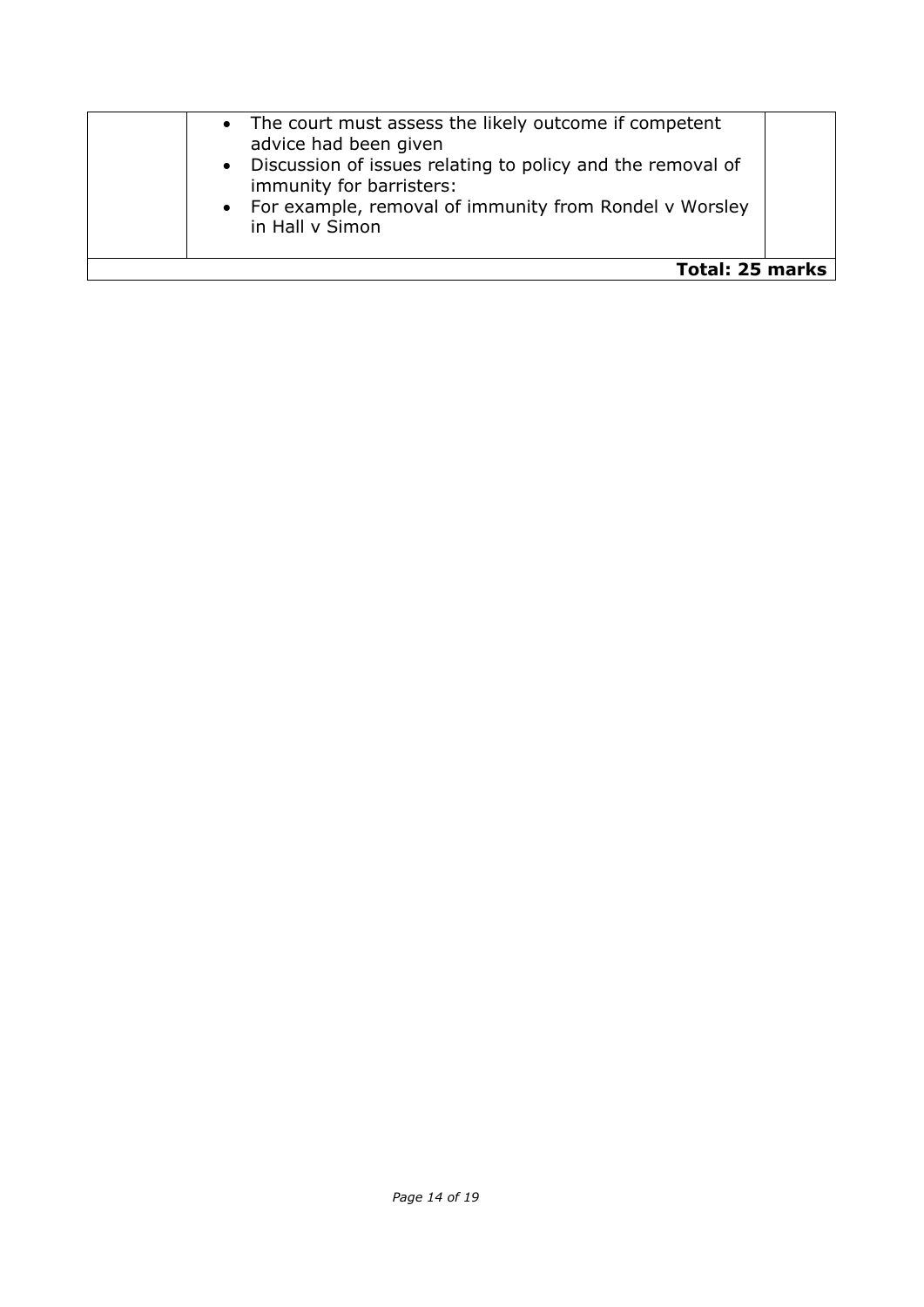| Question<br><b>Number</b> | Suggested Points for Responses                                                                                                                                                                                                                                                                                                                                                                                                                      | <b>Marks</b><br>(Max) |
|---------------------------|-----------------------------------------------------------------------------------------------------------------------------------------------------------------------------------------------------------------------------------------------------------------------------------------------------------------------------------------------------------------------------------------------------------------------------------------------------|-----------------------|
| QB <sub>2</sub>           | An answer which offers advice based on evidence. It should supply<br>possible alternatives and pro's and con's but highlight the best option<br>with sound justifications.                                                                                                                                                                                                                                                                          | 25                    |
|                           | Discussion of common law test for whether a claimant is an employee<br>and in the course of employment and combination of all factors being<br>recommended (Cable and Wireless)                                                                                                                                                                                                                                                                     |                       |
|                           | Label applied by the parties not conclusive, e.g., Autoclenz v Belcher                                                                                                                                                                                                                                                                                                                                                                              |                       |
|                           | Control and mutuality are key aspects                                                                                                                                                                                                                                                                                                                                                                                                               |                       |
|                           | Vicarious liability may apply to a non-employee where the relationship<br>is akin to employment (Christian Brothers), but not to someone who is<br>genuinely in business or practice on his own account (Barclays Bank v<br>Various Claimants)                                                                                                                                                                                                      |                       |
|                           | Apply the rules of vicarious liability to the facts relating to whether the<br>claimants are employees                                                                                                                                                                                                                                                                                                                                              |                       |
|                           | Lewis - contract states self-employed and pays own tax and NI<br>Lewis - accepts assignments and is paid per assignment based<br>$\bullet$<br>on time taken                                                                                                                                                                                                                                                                                         |                       |
|                           | Lewis - wears uniform and has to comply with rule book<br>May be employee on full analysis, but almost certainly a<br>$\bullet$<br>relationship akin to employment given the degree of control<br>Martin - contract of service as administrator and so considered<br>$\bullet$<br>an employee                                                                                                                                                       |                       |
|                           | Vicarious liability applies to acts which are sufficiently closely<br>connected to the sphere of activity assigned to the employee<br>(Mohamud v Morrison; Morrison v Various Claimants).<br>This includes, but is not limited to, the authorised wrongdoing or<br>unauthorised mode of performing unauthorised act covered by the old<br>Salmond test. It may include deliberate unauthorised wrongdoing if the<br>necessary connection is present |                       |
|                           | Apply the rules of vicarious liability to the facts relating to whether the<br>claimants were in the course of employment<br>Lewis – trip to community centre – authorised act but in<br>careless manner (Century Insurance) - in course of<br>employment                                                                                                                                                                                           |                       |
|                           | Lewis - sofa being taken to his home - not in course of<br>$\bullet$<br>employment and so considered a frolic of his own                                                                                                                                                                                                                                                                                                                            |                       |
|                           | Lewis - assault on person in car park - close connection or for<br>$\bullet$<br>employer's benefit and so considered in the course of                                                                                                                                                                                                                                                                                                               |                       |
|                           | employment<br>Martin - unauthorised act and so a frolic of his own                                                                                                                                                                                                                                                                                                                                                                                  |                       |
|                           | <b>Total: 25 marks</b>                                                                                                                                                                                                                                                                                                                                                                                                                              |                       |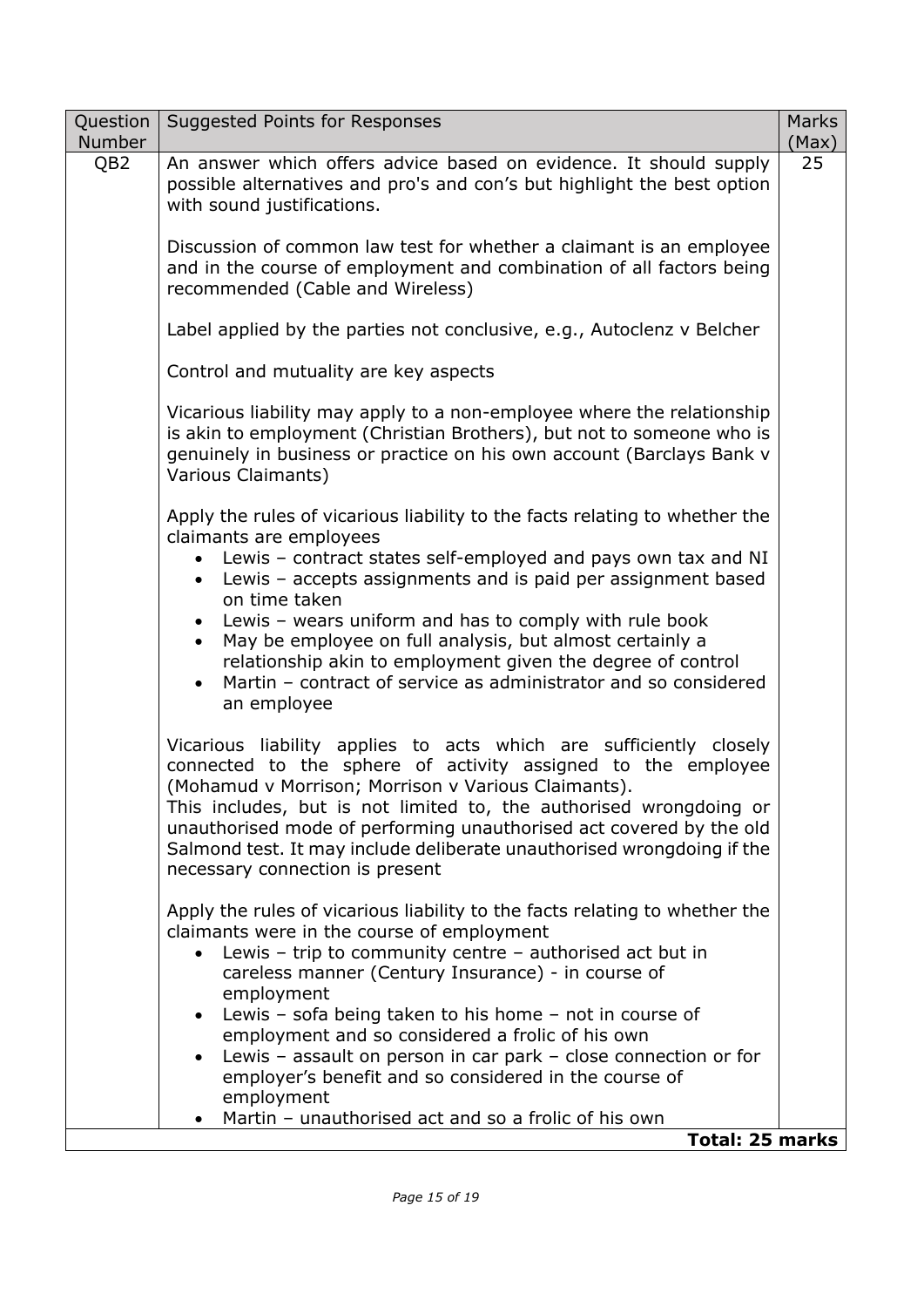| Question<br>Number | Suggested Points for Responses                                                                                                                                                                                                                                                                                                                                                                                                                                                                                                                                                                                                                                                                                                                                                                                                                                                                                                                                                      | <b>Marks</b><br>(Max) |
|--------------------|-------------------------------------------------------------------------------------------------------------------------------------------------------------------------------------------------------------------------------------------------------------------------------------------------------------------------------------------------------------------------------------------------------------------------------------------------------------------------------------------------------------------------------------------------------------------------------------------------------------------------------------------------------------------------------------------------------------------------------------------------------------------------------------------------------------------------------------------------------------------------------------------------------------------------------------------------------------------------------------|-----------------------|
| QB3                | An answer which offers advice based on evidence. It should supply<br>possible alternatives and pro's and con's but highlight the best<br>option with sound justifications.<br>Define the elements and explain the factors and defences involved<br>for defamation:<br>Governed now largely by the Defamation Act 2013 (DA)<br>$\bullet$<br>Written defamation is libel and verbal defamation is slander<br>Different tests for slander claim - must have suffered actual<br>harm $(s1)$<br>Two exceptions to test for slander $-$ if the claimant has been<br>$\bullet$<br>accused of criminal conduct (Webb 1883) or of being<br>incompetent in their business/professional dealings<br>Statement must either lower the estimation of the claimant<br>in the mind of right-thinking members of society (Sim<br>1936), or disparage them in business, trade or profession,<br>or expose them to hatred, ridicule or contempt, or, cause                                             | 25                    |
|                    | them to be shunned or avoided<br>Identify the "sting" - the precise defamatory meaning, e.g.,<br>$\bullet$<br>Chase levels of allegations of criminality<br>$S1(1)$ DA - statement must have caused or is likely to<br>cause serious harm to the reputation of the claimant<br>$S1(2)$ DA – if the claimant trades for profit they must have<br>actually suffered serious financial loss<br>The statement must refer to the claimant<br>A reasonable person would need to understand that the<br>$\bullet$<br>statement refers to the claimant<br>The statement must be communicated or published<br>$\bullet$<br>12-month limitation for bringing a claim<br>$\bullet$<br>Can be committed negligently - harm must be foreseeable<br>$\bullet$<br>Defences include truth (s2), honest opinion (s3), privilege,<br>$\bullet$<br>public interest (s4), innocent dissemination (s10)<br>S13 DA - court can order the removal or prevention of<br>distribution of defamatory statement |                       |
|                    | Apply the rules of defamation to the facts of the scenario (10)<br>Pauline – personal assistant – giving of information to the<br>Mercury - clearly defamatory to allege extramarital<br>affair/immorality. The defence of truth appears to apply.<br>Mercury - upcoming revelations - libel; clear reference and<br>publication; obvious defamatory meaning. Staying appears<br>to be immorality reinforced by the allegation of perversion.<br>The sadomasochistic element may allow the use of the<br>defence of truth unless the reference to Oscar as a<br>paedophile constitutes a separate sting. Potential public<br>interest defence, but insufficient information as to whether<br>proper journalistic standards have been applied. The                                                                                                                                                                                                                                   |                       |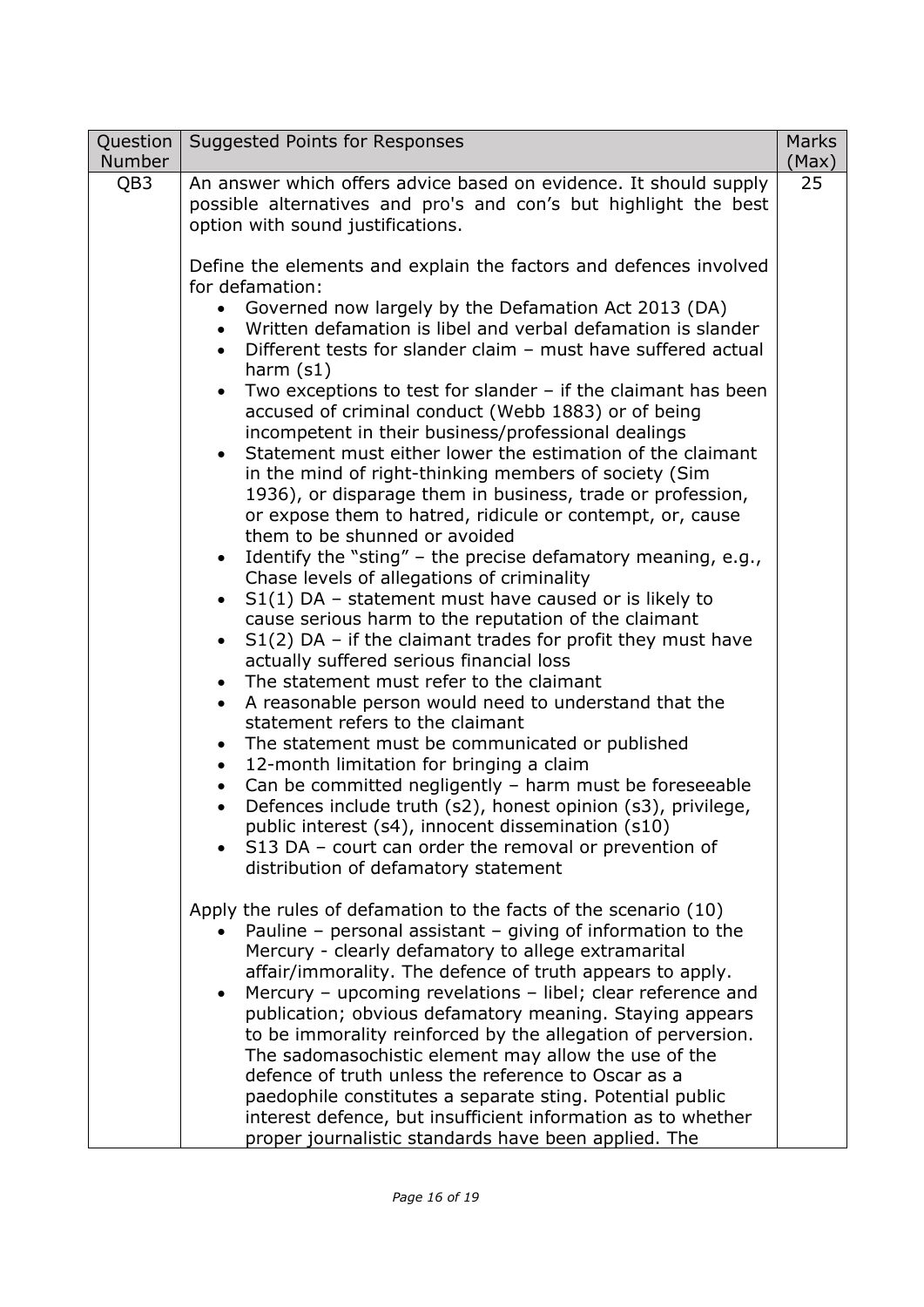| potential for serious harm clearly present, especially given<br>the charitable work.<br>• MP – comments in the House of Commons – absolutely<br>privileged<br>• Sajid – statement made at the dinner party – slander;<br>adopts the words used earlier but no privilege here. Sting is<br>clearly related to potential paedophile activity. To the extent<br>it is comment the defence of honest comment is available as<br>there is a clear reference to privileged material which is the<br>basis of the opinion.<br>• Mercury – publication of article – libel as before. The<br>defence of truth appears to be available and there is nothing<br>in the article and to justify an extension to impropriety with<br>children. |  |
|----------------------------------------------------------------------------------------------------------------------------------------------------------------------------------------------------------------------------------------------------------------------------------------------------------------------------------------------------------------------------------------------------------------------------------------------------------------------------------------------------------------------------------------------------------------------------------------------------------------------------------------------------------------------------------------------------------------------------------|--|
| Total: 25 marks                                                                                                                                                                                                                                                                                                                                                                                                                                                                                                                                                                                                                                                                                                                  |  |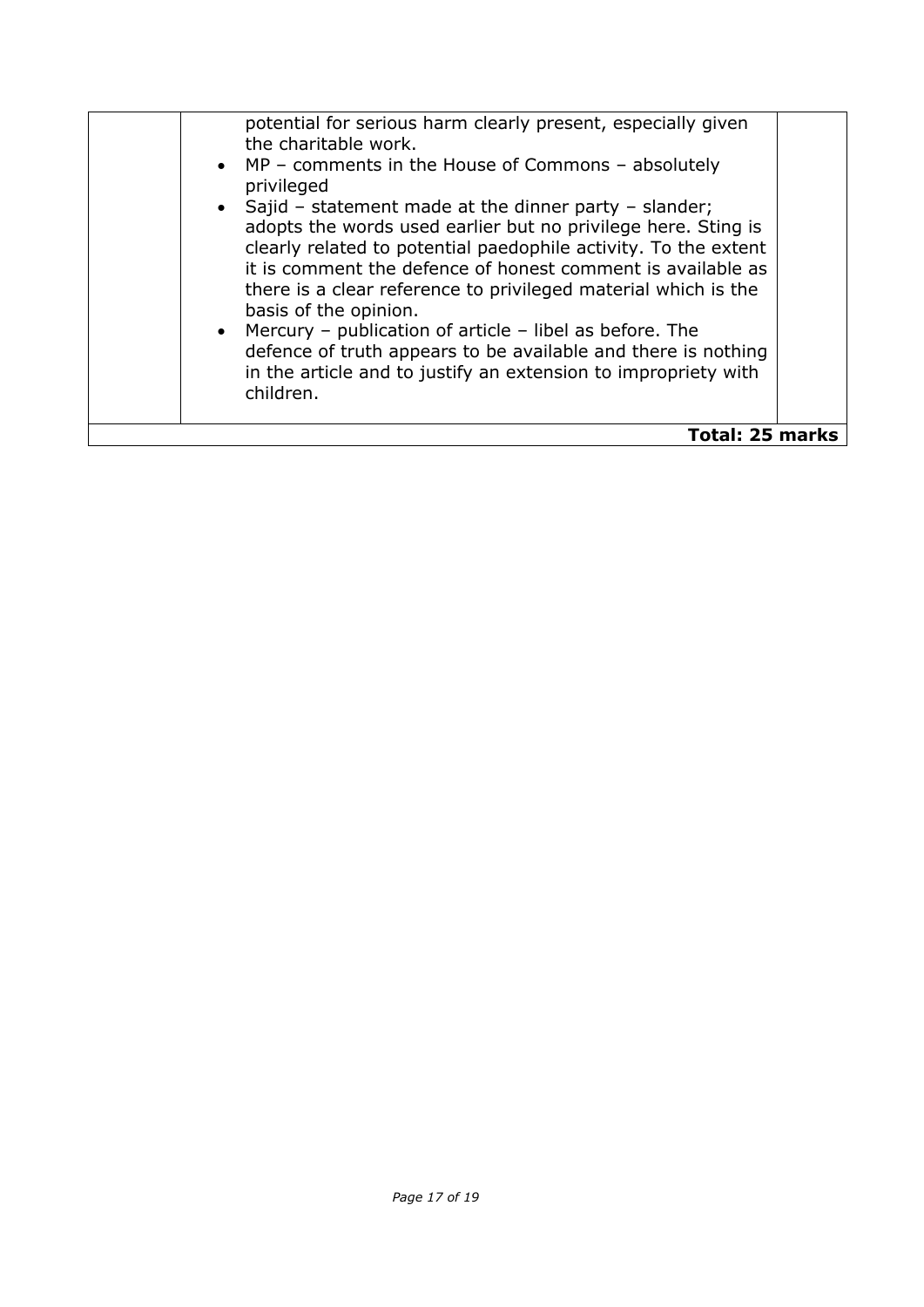| Question  <br><b>Number</b> | Suggested Points for Responses                                                                                                                                                                                                                                                                                                                                                                                                                                                                                                                                                                                                                                                                                                                                                                                                                                                                                                                                                                                                                                                                                                                                                                                                            | <b>Marks</b><br>(Max) |
|-----------------------------|-------------------------------------------------------------------------------------------------------------------------------------------------------------------------------------------------------------------------------------------------------------------------------------------------------------------------------------------------------------------------------------------------------------------------------------------------------------------------------------------------------------------------------------------------------------------------------------------------------------------------------------------------------------------------------------------------------------------------------------------------------------------------------------------------------------------------------------------------------------------------------------------------------------------------------------------------------------------------------------------------------------------------------------------------------------------------------------------------------------------------------------------------------------------------------------------------------------------------------------------|-----------------------|
| QB4a                        | An answer which offers advice based on evidence. It should supply<br>possible alternatives and pro's and con's but highlight the best option<br>with sound justifications.<br>Define and explain relevant factors from the scenario relating to<br>occupiers' liability:<br>Occupiers Liability Act 1957 (OLA 57) governs lawful visitors<br>• $S2(1)$ – common duty of care<br>• S2(2) duty to keep visitor safe for the purposes for which he<br>is invited or permitted<br>$S2(3)(a)$ – occupiers should expect children to be less careful<br>$\bullet$<br>than adults<br>• Taylor - allurement principle - should take additional<br>precautions<br>Phipps - whereabouts of parents/guardian questioned<br>$\bullet$<br>dependent on age of the child<br>Occupiers Liability Act 1984 (OLA 84) governs unlawful<br>visitors<br>S1(3) - occupier owes a duty only if aware of trespassers or<br>$\bullet$<br>reasonable belief of the possibility of trespassers being on<br>their property, must be aware of the danger and be<br>reasonably expected to take precautions<br>Under OLA 57 can claim for personal injury and property<br>$\bullet$<br>damage<br>Under OLA 84, unlawful visitors can only claim for personal<br>injury | 13                    |
|                             | Apply the rules of occupiers' liability to the facts of the scenario:<br>Kayla was lawful visitor - spillage renders occupier liable for<br>personal injury and property damage<br>Kayla may become an unlawful visitor when entered<br>storeroom $-$ s1(3) OLA 84 would have to be satisfied<br>however, given that there is no instruction to keep out and<br>$\bullet$<br>the antique dolls will constitute an obvious allurement, it may<br>be concluded that insufficient has been done to alert Kayla as<br>to the boundary of the permitted area, as in Pearson v<br>Coleman Brothers, so she remains a visitor.                                                                                                                                                                                                                                                                                                                                                                                                                                                                                                                                                                                                                   |                       |
| QB4b                        | An answer which offers advice based on evidence. It should supply<br>possible alternatives and pro's and con's but highlight the best option<br>with sound justifications.<br>Define and explain relevant factors from the scenario relating to<br>occupiers' liability:<br>OLA 54 governs claim as Phil is lawful visitor<br>$S2(3)(b)$ – skilled workers are expected to appreciate risks<br>associated with their common calling                                                                                                                                                                                                                                                                                                                                                                                                                                                                                                                                                                                                                                                                                                                                                                                                       | 5                     |